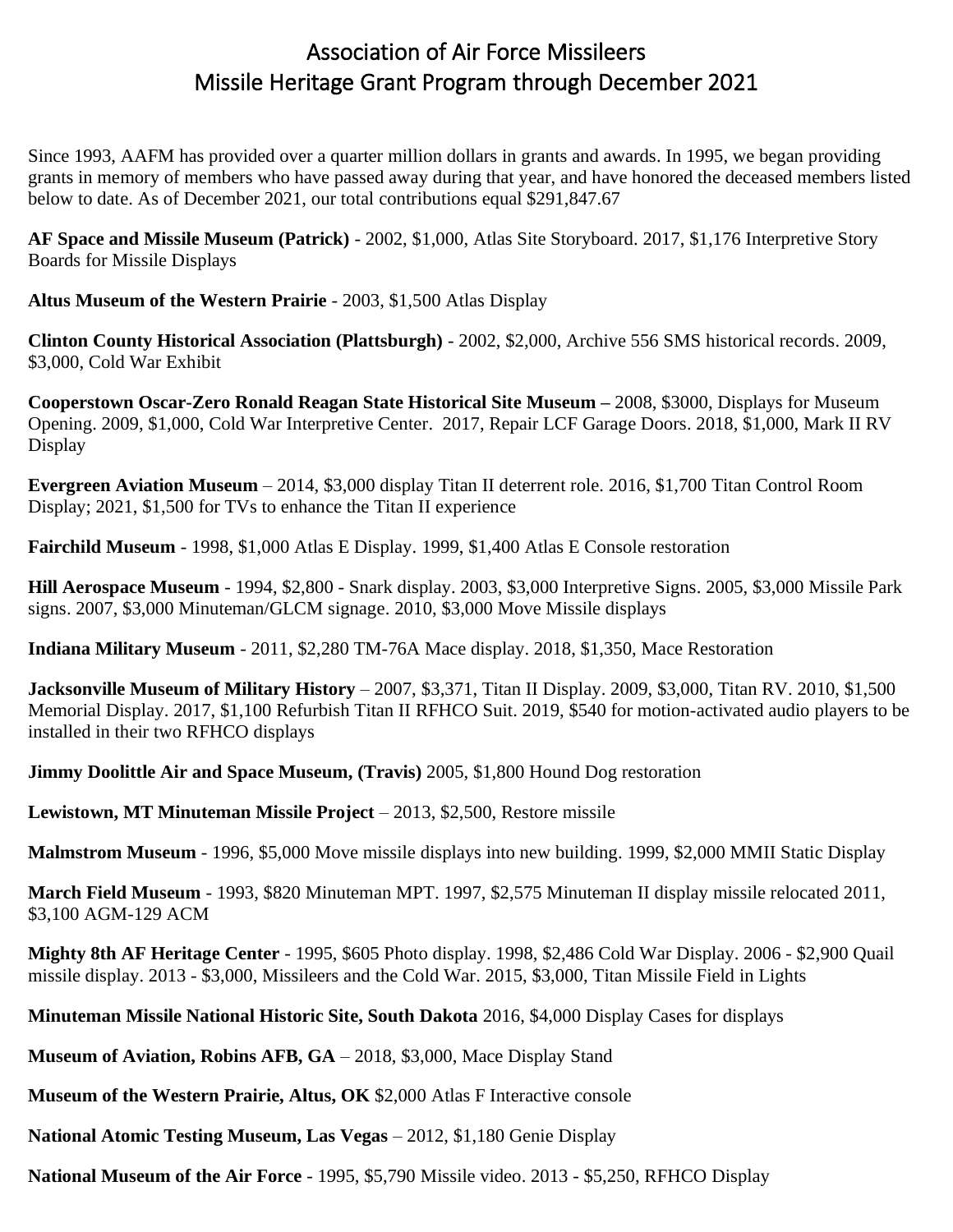**National Museum of Nuclear Science and History** - 1997, \$2,500 Restore Thor missile. 1998, \$1,322, Missile History Handouts. 2000, \$1237.25 Equipment to preserve historic documents. 2001, \$1,300, Renovate Thor. 2007, \$4600 Matador Refurbish. 2011, \$3,300 Titan II Display. 2012, \$3,175 BOMARC display. 2013, \$3,250, Mace Refurbishment. 2015, \$2,875, Peacekeeper Display. 2016, \$2,750 Refurbish Jupiter. 2017, \$3,000 Refurbish Thor. 2018, \$2,800, SM-62 Snark Restoration, \$3,000 Minuteman I Restoration and Erection Project; 2021, \$2,800 to paint/weld Minuteman I missile to a vertical position

**New Mexico Museum of Space History** – 2014, \$3,000 Update missile and rocket display

**Octave Chanute Museum** - 1997, \$3,000 Chanute and the Cold War. 2000, \$1,500 Restore Hound Dog. 2001, \$500 Relocate and Restore Minuteman I

**Peterson Air and Space Museum** - 2001, \$5,000 Display BOMARC. 2002, \$3,000 Display Missile Artifacts. 2003, \$3,000 Minuteman LCC Enclosure. 2005, \$3,000 dioramas. 2006, \$3000, missile procedures simulator display. 2008, \$1500, Reentry System Displays. 2017, \$2,000 Lighting for ICBM Display. 2020, \$2,000 for Minuteman III display enhancement project;

**Plattsburgh AFB Museum** – 2013, \$3,375, Atlas Display. 2017, \$1,350 Atlas F Launch Console

**Ronald Reagan Minuteman Missile State Historic Park** – 2018, \$1,000 Mark 11 Reentry Vehicle Display. 2020, \$1,200 for computers to allow visitor to interface with missile history; 2021 - \$3,000 for a UH-1H static display helipad

## **San Diego Air and Space Museum** – 2107, \$3000 Refurbish Atlas E

**South Dakota Air and Space Museum** - 1993, \$900 Titan I restoration. 1994, \$1,200 Minuteman video. 1995, \$1,500 Titan I RV. 1999, \$2,500 MM MPT automatic narrative. 2001, \$1,500 Renovate Transporter Erector. 2003, \$2,500 Hound Dog Display. 2015, \$3,000 Titan I Display. 2016, \$3,000 Titan I Display

**Strategic Air Command and Aerospace Museum** - 1993, \$280 America's Shield project. 1996, \$2,000 Pads for Atlas and Thor missiles. 1998, \$3,692 Display Atlas. 1999, \$1,600 Thor restoration. 2000, \$5,880 Relocate MM MPT from Grand Forks. 2009, \$3,000, "Rocket's Red Glare" Display. 2010, \$1,000 Restore missile displays. 2014, \$1,710.42 Refurbish outside missiles. 2015, \$2,000, SAC History in 100 Artifacts. 2016, \$2,162 "Rocket's Red Glare" Display additions. 2018, \$3900, Lighting for Outside Displays, 2019 \$3,480 new title banner and new mannequin display cases. 2021 \$2,706 too add to the operation's mannequin displays

**Titan Missile Museum** - 1994, \$1,000 Preserve films, videos and photos. 1995, \$605 Titan II engine display. 1996, \$800 Video equipment for docent training. 1998, \$1,500 Educational equipment. 1999, \$1,500 Dehumidifier for artifacts. 2000, \$2,500 Preserve and restore utility poles. 2002, \$1,000 Renovate Missile Vehicles. 2006, \$2,650, Titan interactive exhibit. 2012, \$3,000 W-53 Warhead display. 2018, \$3000, Titan II and the Cold War timeline brochure

**US Space and Rocket Center, Huntsville, AL –** 2016, \$1,600 Hound Dog Display

**Vandenberg AFB Museum** - 1997, \$1,525 Lighting for Exhibits, Vandenberg and the Cold War

**Vermont National Guard Military Library & Museum, Colchester, VT** \$1,500 Atlas F exhibit

**Walker AFB (Roswell, NM)** Museum – 2010, \$2,350 579 SMS Display

**Warren ICBM and Heritage Museum** - 1996, \$2,000 Photo Display. 1999, \$2,000 US Map Display showing Missile Bases. 2001, \$1,700 Lighting for Missile Control Consoles. 2006 - \$1,750 - Titan exhibit 2007, \$1,500 Peacekeeper display. 2008, \$3,000 Minuteman Display. 2010, \$1,500 Commemorate 50 years of Minuteman Display. 2015, \$3,000, Titan Missile Field in Lights. 2020, \$3,000 for Missile Display Graphics.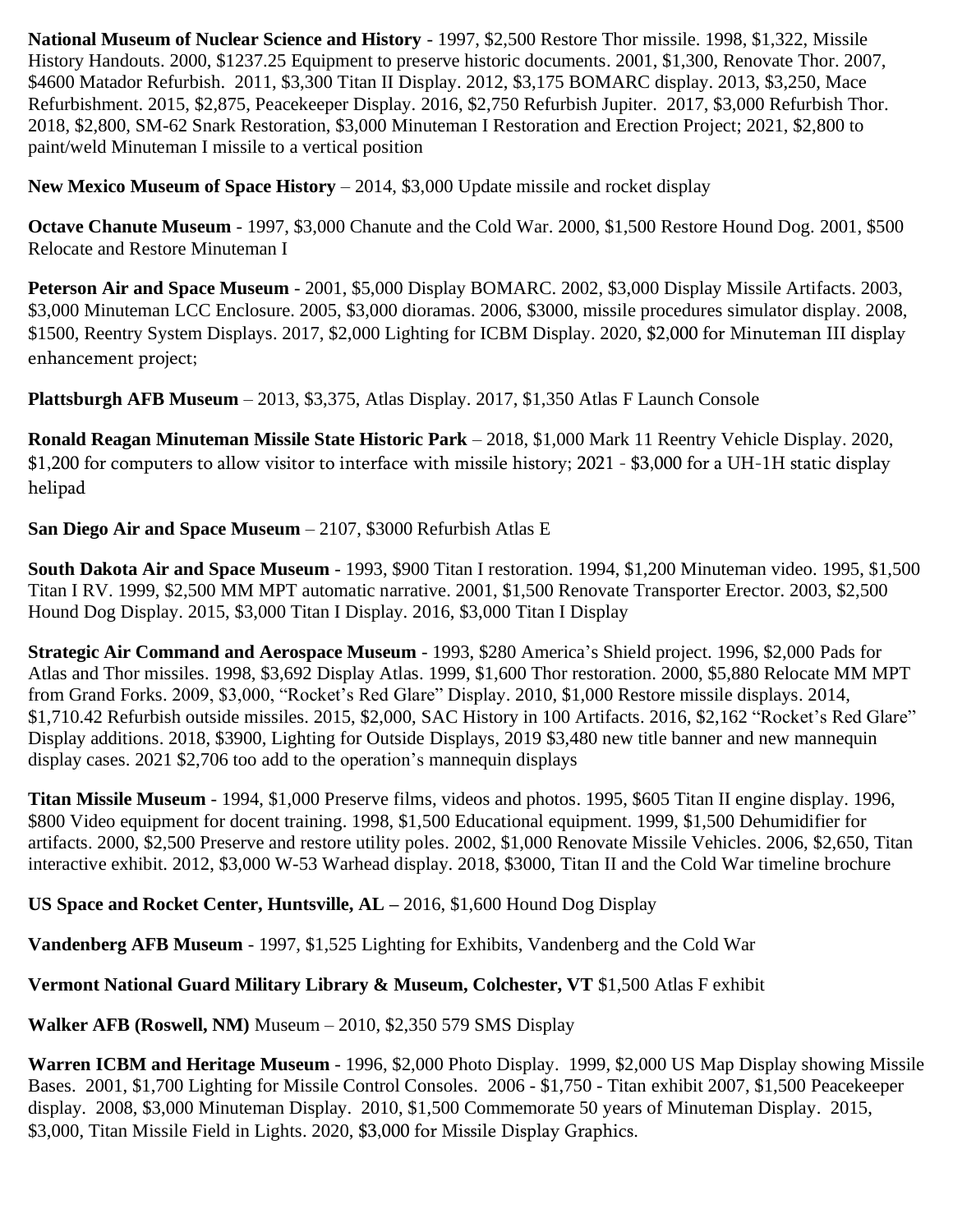**Western Museum of Flight** – 2020, \$2,000 to develop a missile historical display; to develop a missile historical display.

**Whiteman Museum** - 1995, \$1,500 Photo display. 2002, \$1,000 Replace LCC/LCEB Dehumidifiers. 2005, \$2,000 Display Cases. 2011, \$2,500 Renovation of the Flight Security Control Center. 2016, \$800 LCC Mural

**Wings Over the Rockies Museum, Denver** – 2012, \$3,000 Titan engine display. 2014, \$3,000 Move Titan I Missile

## Members Memorialized

These members have been memorialized with our grants

**1995** - LtCol Don Baldwin.

**1996** - MGen Bob Linhard.

**1997** - Maj Louis P. Dudderar, Col Thaddeus P. J. (Ted) Gicewicz, MGen Frank B. (Barry) Horton III, Col Charles E. McCartney, LtCol Richard L. Miller, Col Jimmy F. Scott, CMSgt Bradley Solomon.

**1998** - SMSgt Douglas J. Barfield, LtCol Victor L. Berg, Capt Harold M. Hoyt, LtCol Floyd D. Richardson, Col Warren L. Slagle, LtCol Francis A. Stone.

**1999** - TSgt Bernard Anders, Col Willard "Barney" Barnett, LtCol William Barnes, LtCol Paul Doelker, LtCol Jim Gasho, Capt Lawrence Howes, Maj Lee Hudson, TSgt Edgar Jordan, MSgt Ken Padgett, MSgt Thomas Senter, Col Donald H. Sherman, Col Leonard Wallace, SMSgt Tracy Walton, LtCol Gordon Weihs, Col Robert Zachmann.

**2000** - LtCol Ray Bennington, Maj David Chagnon, Dr George Christensen, MSgt Andrew Fitzgerald, LtCol John Gilmore, SSgt William Kidd, Col (Chaplain) Jack Leathers, Col Chris Martin, Col Julius Pickoff, LtCol Dennis Piper, MSgt Billy Quinton, LtCol Harry Robb, Col John Shults, LtCol George Timberlake, LtCol Riley Vance.

**2001** - LtCol Jean M. R. (John) Audette, Bradley Calahan, Col Henry V. Chace, Col Raymond H. Cleveland, Maj Michael O. Little, CMSgt Conrad A. Paquette, Col Joseph Schaffers, LtCol Thomas W. Snide, LtCol Harry L. Staubs

**2002** - BGen Charles (Chick) J. Adams, Col Edward L. Bailey, SMSgt Neal Balmer, MSgt Bobby E. Bazzel, LtCol Ray Berry, William Bernstein, LtCol William T. Cooper, Col Wayne DeReu, LtCol Chad Fossen, LtCol Edward Gennaro, SSgt Nicholas Peters.

**2003** - MSgt Robert M. Cox, Col Ralph Dowell, James Elsner Jr, Col Bernard Garfinkel, Col Bruce Harger, LtCol Bryon Johnson, TSgt Paul Lackey, 1Lt Paul Monaghan, LtCol Richard Morgan, LtCol Hubert Spraberry.

**2004-2005** - LtCol Richard Adams, Col Burton C. Andrus, Jr, LtCol Robert Batcheldor, SMSgt Julian Beard, Maj Kenneth Beaton, CMSgt John Bodovinac, Capt William P. Buffington, LtCol Harvey Campbell, LtCol Jack Chandler, CMSgt Ottis Crenshaw, TSgt Jerry Coffin, LtCol Norman (Buck) Congdon, Airman Stanley Dick, Charlie F. Dwyer, SMSgt John M. Earls, Col Robert Friedmann, LtCol Glenn Fornes, Col Ted Grossholz, Col Edward D Hawkins, MSgt Johnny Honeycutt Jr, Everett Howe, Col Wells Hunt, Airman Jerrie Jones, Col William Kottas, LtCol Carl Leddy, Col Salvatore Legamaro, Maj William McCreery, Maj Joe Mercer, Col Sabato (John) Melone, LtCol Randall Mills, Col Gary Neighbors, CMSgt John Phillips, CMSgt Howard Rice, Joe Sesto, Col Larkin Smith, Col Richard B. Spencer, LtCol Harry Strohecker, LtCol Harry Sunderland, Maj Donald Thorne, Col Russell Thresher, LtCol Leland Turner, LtCol Donald Vriezelaar

**2006** - LtCol Gordon Adams, , Maj Jerald Bozeman, LtCol John Darr, Maj Autrey Gardner, Col William A. Knapp, SMSgt William H. Murray, CMSgt Clayton Pyle, LtCol Edward Reinhard, TSgt Wilfred Seetoo, LtCol Thomas R. Swanson, Jr**.**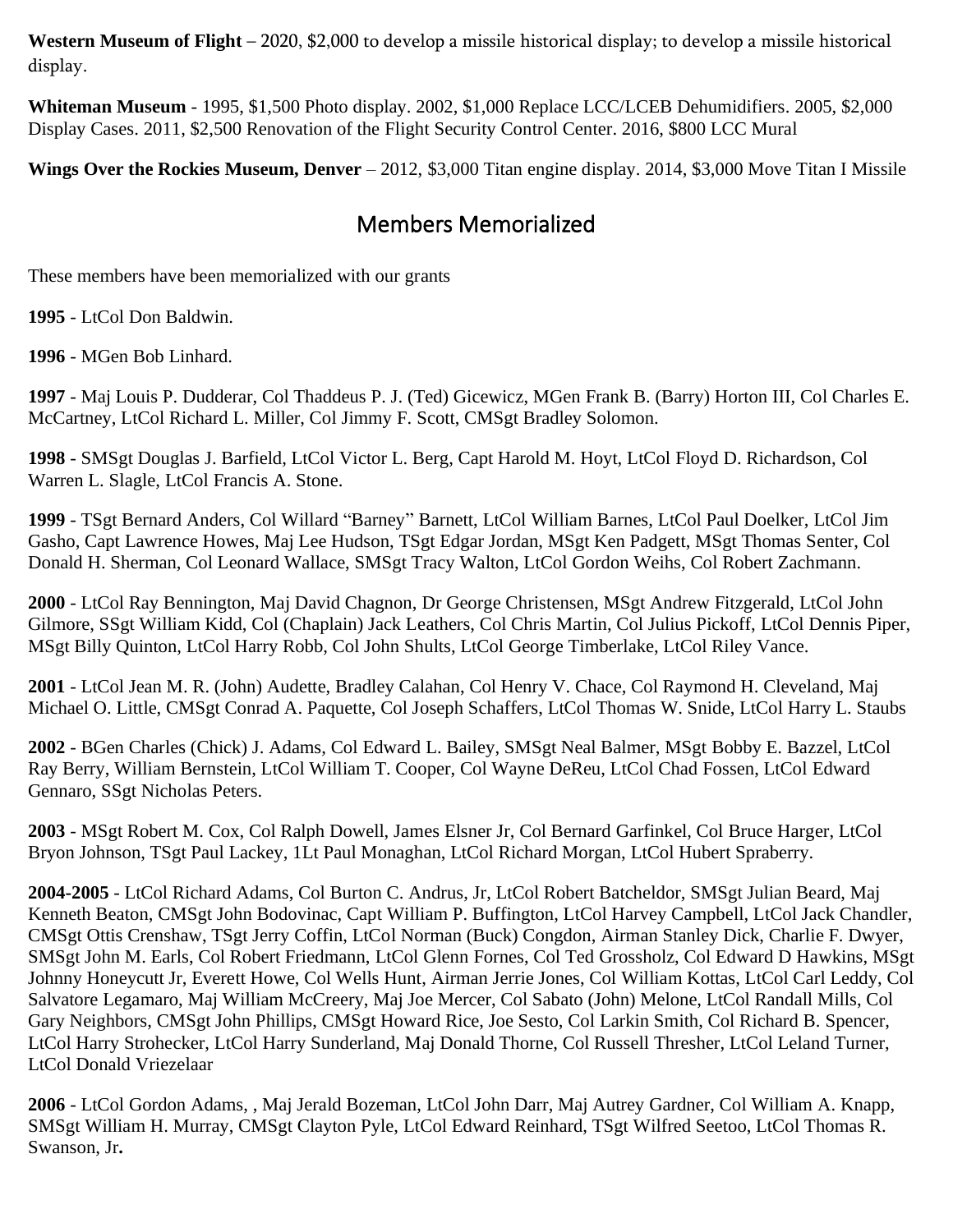**2007** - Col John Arnold, Col William Bifford, LtCol William Billar, Col Thomas G. Bowen, LtCol Robert Buzan, Capt Bruce Chalfant, Airman Fred Clubb, Gen Russell E. Dougherty, Maj Harold P. Edwards, Maj William Fein, Col LeRoy (Roy) V. Greene, Airman Jay Hansen, Col Lloyd Houchin TSgt Frank Kerr, TSgt Gary Lubbe, Jeffrey Mazza, H. C. "Bud" Meyer, Col Robert K. O'Connor, CMSgt Charles Roegge and Capt Larry Tice.

**2008** - LtCol Jerry Browning, Lt James Cunningham, Claude Farrell, LtCol Louis Grimmnitz, Maj Calvin W. Hurd MSgt Darrell H, Kirk, Maj Thomas Lushbaugh, John F. Mitchell, Maj Elmer Peterson, Mildred Roberts, SSgt William G. Simon.

**2009** - Capt Jonathan Bayless, Col Bob O. Beaudro, MajGen Richard Boverie, CMSgt Raymond E. Kelsay, BrigGen William G. King, Col Charles Lipscomb, David J. Morris, MSgt John Elton Smith, LtCol Clyde H. Smith, CMSgt Robert Shuemaker.

**2010** - Col George Brendle, MSgt Robert Brickner,, LtCol Fitzhugh Bush, Col Donald Butler, CMSgt Joseph Chambers, Jr, LtCol George Cody, TSgt Jose Hernandez, BrigGen Paul Krause, Donald E. Madden, LtCol Frank McDermott, John Mitchell, Col Robert Mullin, Col Edward Payne, Ron Resh, SMSgt Gordon Rolston, MSgt James Tarter, Maj Deither Van Houten, TSgt Miles Yates.

**2011** - Maj Robert O. Arnold, Col Calvin Chasteen, Richard Ciampi, Col Harold D Courtney, LtCol Leo "Butch" Elze, SSgt Fred C. Hansen, Brig Gen Gerald Fall, CMSgt Robert Ketchum, Capt Clarence E. Lyons, George W. Gott, Donald E Madden, SMSgt Melvin H. Moffitt, Maj Robert P. Murray, LtCol William Neighbors, James Olson, LtCol Bruce Rodie, Col Sam Ruvolo, Maj Val Smith, Col Carl D. Smith and Maj Frederic Usui.

**2012** - LtCol R. Wayne Adelsperger, Capt Stephen H. Aust, Col Charles S. Bailey, LtCol Neil Bates, Col Kenneth R. Beeck, LtCmdr Henry J. Bender, A1C James C. Englehart, MajGen Ben Funk, Col William J. Grossmiller III, LtCol Nick Kass, TSgt Grady Thomas, MSgt Myron Ventura, LtCol Charles G. Waple, Jr

**2013** - Lawrence Beyer, Col Joe Cerny, MSgt Charles K. Clopper, MSgt Joseph D.Conzo, MSgt Frederick Foote, 1st Lt Herbert D. Gordon, Col Vernon L. Hastings, Maj Charles S. Kaczor, Maj Richard B. Lamb, Maj Manuel Mejia, Jr., Col Kenneth L. Moll, Col Roscoe Moulthrop, CMSgt James J, Mustaine, Maj John T. Nailen, Jerry Needham, A1C Paul Oleniacz, MSgt Edward Pepino, MSgt Lester L, (Bud) Sealing, David H. Schuur, MSgt Richard L. Thorne, Capt Alan Whipple and LtCol D. H. "Skip" Wilcox.

**2014** - LtCol George Alden, Col Frank D. Bailey, Rulon Booth, Col John W. Burdan, Maj Raymond D. Chuvala, MSgt Wells F. Edwards Sr., Frederick Epler, Maj John Gezelius, Nancy Jane Hollis, MSgt Ray W. King, MSgt Johnny D. Lewis, LtCol Jon D. McLean, Maj Manuel Mejia, Jr., LtCol (CAP) Michael J. Patterson, TSgt Rodney Perenovich, CMSgt Earl Phillips, John M. Roussin, SMSgt James R. Fedie, Col William Sands, A1C Carl Spencer, Brig Gen Harold Strack, Col Charles J. Varvi.

**2015** - TSgt Charles A. Adams, Jr, MSgt Clayton E Ahrensfield, LtCol Richard Ayars, Col Charles S. Bailey, LtCol John Bon Tempo, SgtFC Albert G. Bowles, MSgt Ronald P. Bubb, Col Donald G. Buchholz, Col James G. Burba, TSgt Preston Chapman, Col Michael R. (Mick) Denington, LtCol Orville L. Doughty, Col Richard Farkas, Capt Walter L. Farmer, Maj Lewis Feuerstein, CMSgt Donald G. Frank, Col Nick Gaynos, MSgt Richard D. Gotts, LtCol Roland E. (Butch) Hahn, Col Frank N. Halm, SSgt Leslie Hayles, Col William J. Heske, MSgt Leland Higley, LtCol Travis l. Hinson, Col Charles Hoke, LtCol Loyd E. Jensen, Maj Philip G. Mack, Col Thomas H. McCormick, LtCol Thomas M. McGrath, William F. Morris, LtCol Richard J. Noel, Capt Douglas Roberts, Maj Edward J. Rybicki, Maj John A. Shafer, Col (Chaplain) William L. Rhoads, MSgt David L. Shaw, Col Richard W. Schoonmaker, Maj Arthur Tanner, Col Hiram G. Turner, Col Raymond Urbanski, Col Floyd E. Wikstron, Robert Wolff, Col James B. Young

**2016** - Col Paul Bell, Captain William A. Blakeney, LtCol Burton Bright, , BrigGen James l. Crouch, LtCol Vernon Dede, Capt Claire D. Densley, LtCol Jon Evanoff, LtCol Thomas H. Hafner, Col Robert B. Irvine, Jr., MajGen Joe P. Morgan, A2C Mikel D. Randleman, SMSgt Oscar Reagan, Jr, David M. Redding, LtCol David A. Sidwell, LtCol Robert S. (Flip) Wilson and David Young**.**

**2017** - Lt Col Bruce Ackert, MSgt Steven M. Beauchesne, SMSgt John A. Bilotta, Brig Gen William R. Brooksher, Capt Peter A. Correll, Jr., MSgt Buster J. Davis, CMSgt Ronald L. Eissner, MSgt Virgil Emmert, Col John P. Gibeau,